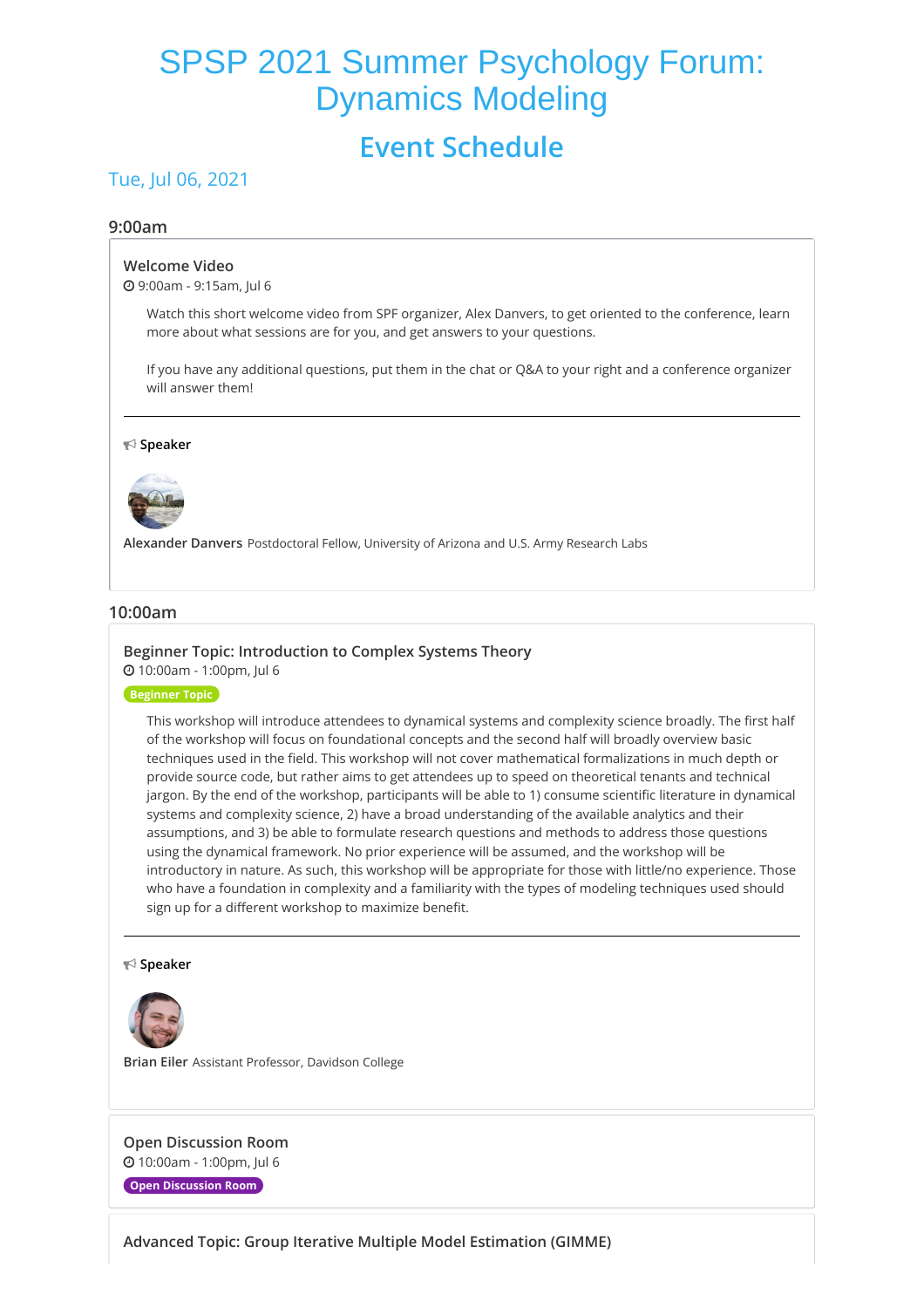#### 10:00am - 1:00pm, Jul 6

**Advanced Topic**

#### **Speaker**



**Aidan Wright** Associate Professor, University of Pittsburgh

#### **1:15pm**

## **Opening Keynote by Robin [Vallacher](https://whova.com/embedded/session/sspfd_202107/1753722/)**

1:15pm - 2:15pm, Jul 6

## **Opening Keynote**

Human experience covers a lot of ground, with everything from moment-to-moment thoughts and feelings to intimate relations, intergroup relations, and social change qualifying as fair game for theory and research. The diverse topical landscape of psychology is undeniable, but it has promoted theoretical fragmentation, with principles narrowly defined for localized phenomena, and a vast array of disconnected tools and methods to validate these principles, leading many to conclude that psychology is a preparadigmatic discipline. Recent years, however, have witnessed the adaptation of principles and methods of nonlinear dynamical systems and complexity science to psychological phenomena. This perspective is showing promise as an integrative paradigm, as it not only highlights a small set of principles for integrating virtually every topic in the field, but it also provides methods and computational tools for investigating the manifestation of these basic principles across intrapersonal, interpersonal, and collective phenomena. The keynote address will provide a brief overview of the dynamical perspective, describing of what has been accomplished thus far and outlining what remains to be done in order for it to secure its status as an integrative paradigm for the diversity of human experience.

#### **Speaker**



**Robin Vallacher** Professor, Florida Atlantic University

#### **2:30pm**

### **Advanced Topic: Extensions of Recurrence [Quantification](https://whova.com/embedded/session/sspfd_202107/1753720/) Analysis** 2:30pm - 5:30pm, Jul 6

#### **Advanced Topic**

The last several years have produced an ever-increasing interest in characterizing behavior in terms of nonlinear dynamical systems. Likewise, the prevalence of motion capture devices and other rapidly sampled sensor data has also increased. Meeting the theoretical and technical challenges resulting from these trends requires researchers to expand their expertise in nonlinear time series methods for continuous data. In this workshop, I will give a crash course on Recurrence Quantification Analysis (RQA), using the R programming language. The workshop will include a brief introduction to the major concepts from dynamical systems theory (e.g., attractor dynamics) that are necessary for understanding and applying this general RQA framework, which now appears in virtually every area of science. The majority of the workshop, though, will focus on hands-on tutorials with real-world motion capture and physiological data. A major goal is to provide attendees with analysis templates they can immediately apply to their own datasets.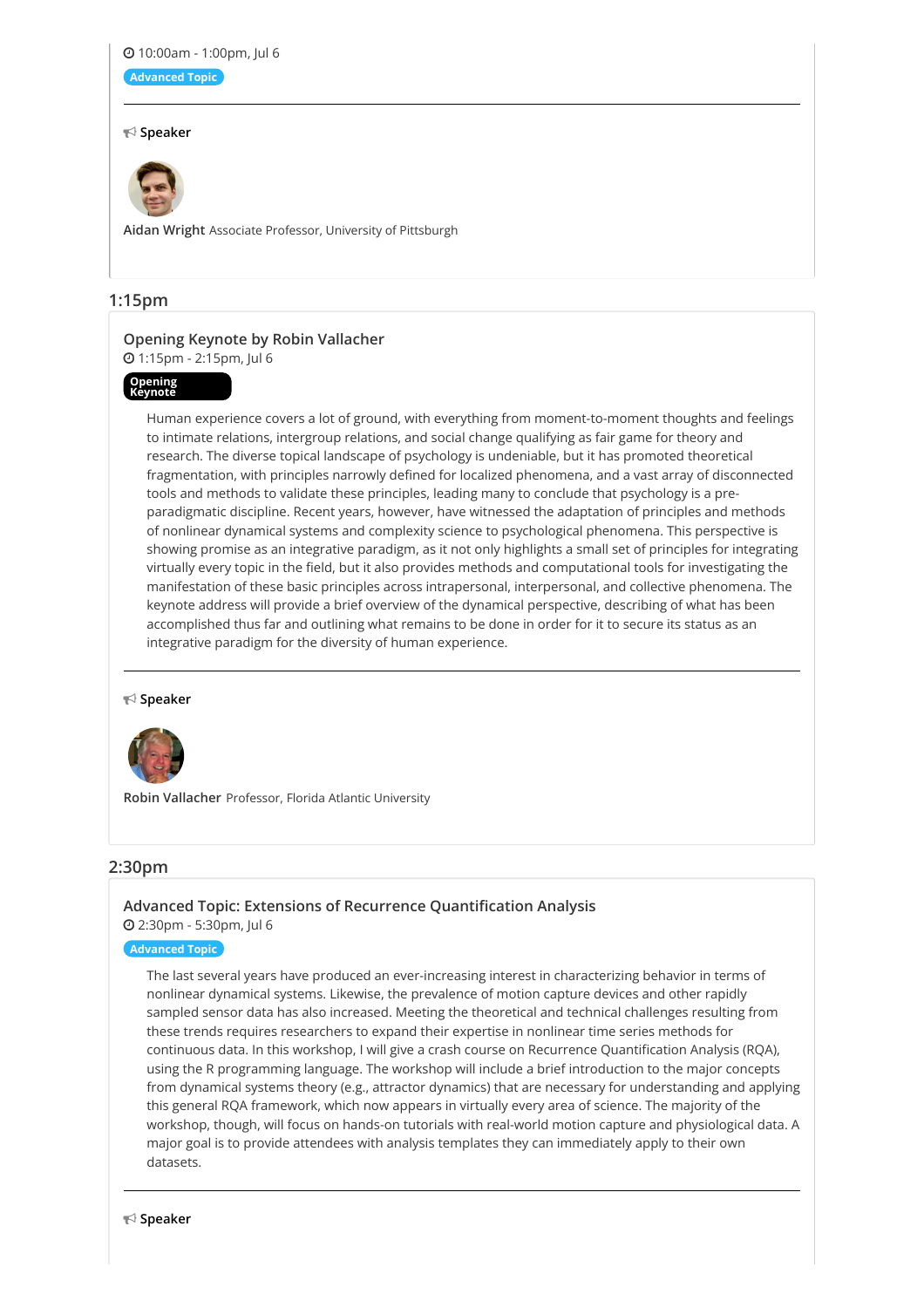

**Aaron Likens** University of Nebraska, Omaha

#### **Open [Discussion](https://whova.com/embedded/session/sspfd_202107/1753725/) Room** 2:30pm - 5:30pm, Jul 6

**Open Discussion Room**

## **Advanced Topic: Using formr.org to Build Complex R-Driven Online Studies With [Personalized](https://whova.com/embedded/session/sspfd_202107/1753728/) Feedback**

2:30pm - 5:30pm, Jul 6

#### **Advanced Topic**

Formr.org is a free open-source software framework for online studies. Because formr tightly integrates with the R programming language, researchers can design custom, complex studies with ease. Key features include automated reminders for repeated surveys on computers and smartphones and the generation of personalised graphical feedback. Single surveys can be collaboratively edited in shared spreadsheets; complex designs are implemented using sequences of simple components. The framework makes the entire study design easily reproducible. You will learn workflows for collaboratively designing, testing, debugging, managing, and documenting experience sampling studies. We will touch on several advanced features, including planned missingness, event-driven schedules based on external data sources, and feedback. We will discuss different technical methods of contacting participants and ways to mitigate potentially thorny issues around privacy and anonymity.

#### **Speaker**



**Ruben Arslan** Humboldt University Berlin

#### **5:45pm**

## **[Networking](https://whova.com/embedded/session/sspfd_202107/1753726/) Reception**

5:45pm - 7:00pm, Jul 6

## **Networking Reception**

This informal networking session is designed to allow SPF attendees to chat, network, and catch up with one another in a more casual setting. Connect with colleagues and friends, meet new people, and continue discussions from earlier in the day.

This reception will be hosted within the Remo platform, allowing attendees to freely move between virtual tables and converse with each other in a casual format. Go to [Remo.co](https://live.remo.co/) to set up your profile prior to the reception, or simply join the reception to get started.

Use this [checklist](https://help.remo.co/en/support/solutions/articles/63000241111-checklist-before-attending-a-remo-event) to get your computer Remo ready. Learn more about attending an event in Remo [here](https://www.youtube.com/watch?v=P01JxUBNU2Y&t=10s).

## Wed, Jul 07, 2021

#### **10:00am**

**Beginner Topic: The [Experience](https://whova.com/embedded/session/sspfd_202107/1753723/) Sampling Method for Beginners** 10:00am - 1:00pm, Jul 7

#### **Beginner Topic**

In recent years, the popularity of Experience Sampling Measures (ESM) have exploded. ESM has been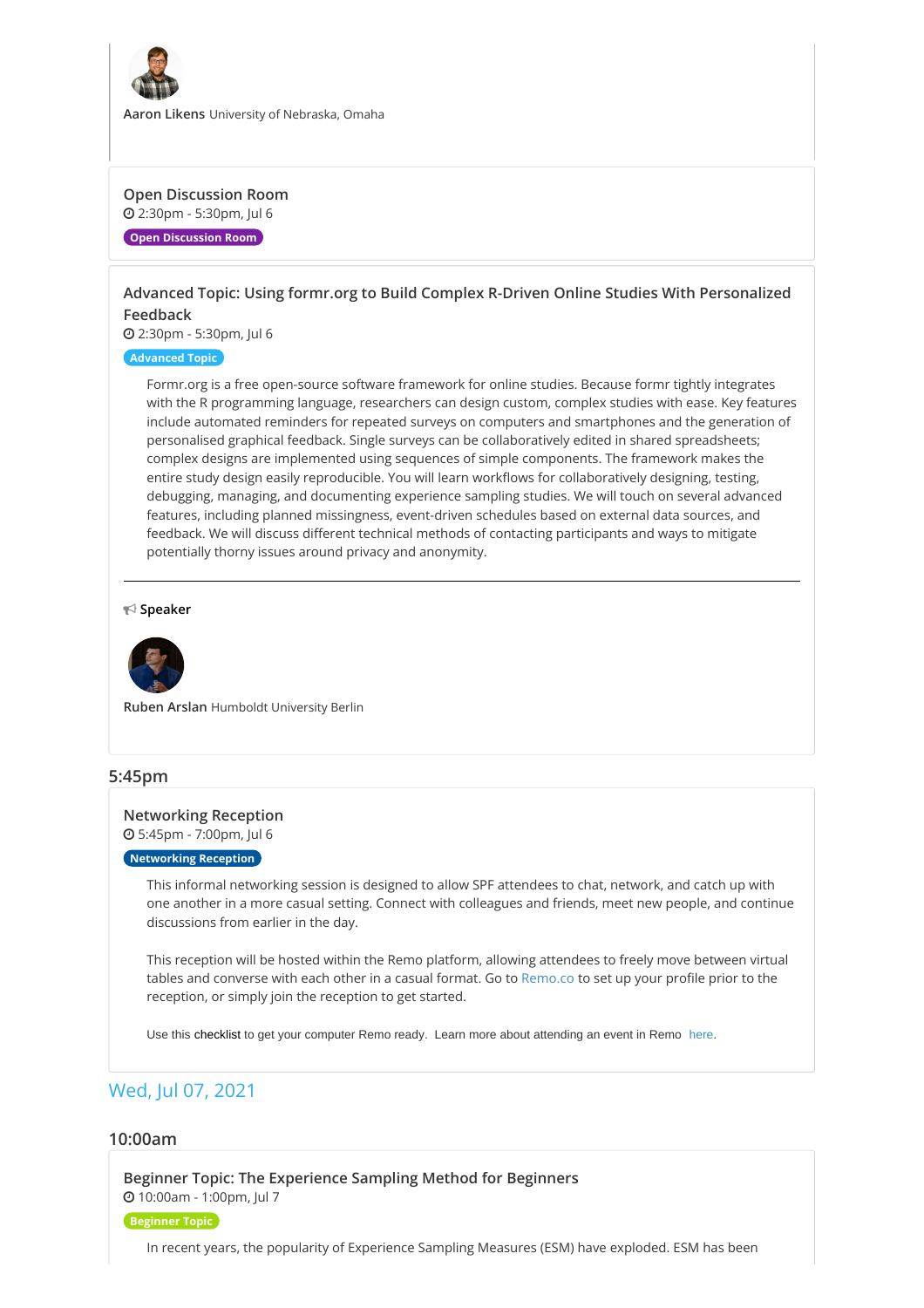touted as the solution to issues with static measures of psychological constructs, including lack of ecological validity and variability. Despite this, however, there are almost no comprehensive resources for building ESM studies, resulting in great heterogeneity in survey construction and data collection.

This workshop aims to introduce beginners interested in using ESM to core considerations and issues in ESM research, including item selection, survey construction, survey distribution, and data maintenance. In addition, this workshop will consider how choices in each of these stages have implications for whether and to what degree the resulting ESM data can be used with other dynamic techniques taught at the forum.

#### **Speaker**



**Emorie Beck** Postdoctoral Researcher, Northwestern University - The Feinberg School of Medicine

## **Beginner Topic: Improving psychological science by formalizing psychological theories: the value of [computational](https://whova.com/embedded/session/sspfd_202107/1753727/) modeling**

10:00am - 1:00pm, Jul 7

#### **Beginner Topic**

Most psychological theories are "verbal models": narrative explanations of a psychological phenomenon. Because of the vagaries of language, these theories are vulnerable to hidden assumptions and shortcomings. Moreover, they create fertile ground for questionable research practices. In this workshop, we provide an introduction to theory development through computational modeling. First, we review the advantages of modeling and show how it fosters transparent and cumulative science. We then propose ideas for how to develop and evaluate formalized theories. We provide examples throughout, focusing especially on a computational model of Panic Disorder. Our hope is that participants leave with an appreciation of the importance of formalized psychological theories and ideas for how to develop and evaluate formalized theories in their own work. We will illustrate the process of generating a computational model in R using difference equations.

#### **Speakers**



**Eiko Fried** Associate Professor, Leiden University



**Donald Robinaugh** Assistant Professor , Massachusetts General Hospital

**Open [Discussion](https://whova.com/embedded/session/sspfd_202107/1753729/) Room** 10:00am - 1:00pm, Jul 7

**Open Discussion Room**

#### **1:30pm**

**Poster [Session](https://whova.com/embedded/session/sspfd_202107/1753730/) I** 1:30pm - 2:15pm, Jul 7

**Poster Session**

**6 Subsessions**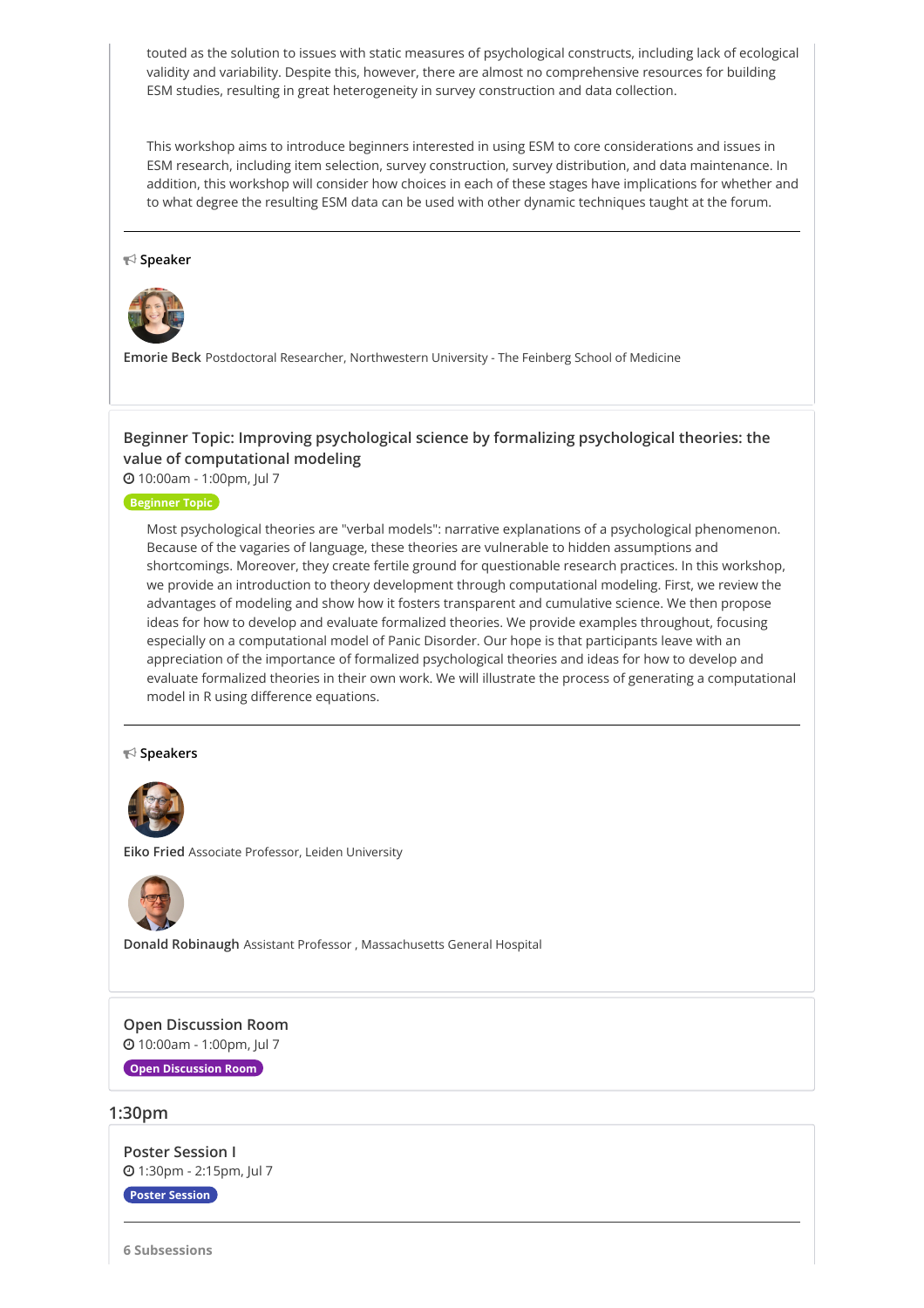- **Fluctuations in Received Support Predicts Changes in [Relationship](https://whova.com/embedded/subsession/sspfd_202107/1753730/1753731/) Satisfaction Across the Transition to Parenthood** 1:30pm - 2:15pm, Jul 7
- **[Emergent](https://whova.com/embedded/subsession/sspfd_202107/1753730/1753732/) Patterns of Cultural Change** 1:30pm - 2:15pm, Jul 7
- **Be Yourself But Try To Fit In: The Interplay Between Persons, Situations, and Behaviors [Dynamically](https://whova.com/embedded/subsession/sspfd_202107/1753730/1753733/) Predicts Affective States** 1:30pm - 2:15pm, Jul 7
- **Mirror, mirror on the wall, who's the most likeable of them all: the role of movement [synchronization,](https://whova.com/embedded/subsession/sspfd_202107/1753730/1753734/) complexity, and novelty in social bonding** 1:30pm - 2:15pm, Jul 7
- **Can we become [emotionally](https://whova.com/embedded/subsession/sspfd_202107/1753730/1753735/) similar through grounding?** 1:30pm - 2:15pm, Jul 7
- **Simulating Romantic Relationship Processes with [Agent-Based](https://whova.com/embedded/subsession/sspfd_202107/1753730/1753736/) Modeling** 1:30pm - 2:15pm, Jul 7

#### **2:30pm**

#### **Beginner Topic: [Introduction](https://whova.com/embedded/session/sspfd_202107/1753737/) to MLM to Longitudinal Data Analysis** 2:30pm - 5:30pm, Jul 7

#### **Beginner Topic**

This workshop covers multi-level models (MLM; also known as hierarchical linear models, mixed effect models, among others) that are suitable for intensive longitudinal data. We will pair substantive research questions common for intensive data with the appropriate statistical model. For example, what model is needed to test whether within-person fluctuations in stress influence health behaviors? Topics include centering, separating within- and between- sources of variance, lagged models, accounting for time, modeling variances, and visualization. The goal of this workshop is to provide a foundational framework on which researchers can build upon. Examples and syntax will be done with R, using the lme4 and brms packages. Familiarity with one of those packages is recommended but not necessary.

#### **Speaker**



**Josh Jackson** Washington University

**[Advanced](https://whova.com/embedded/session/sspfd_202107/1753738/) Topic: Language as a Dynamic System: Where to Get it and What to Do Next** 2:30pm - 5:30pm, Jul 7

#### **Advanced Topic**

#### **Speaker**



**Rick Dale** Professor, University of California, Los Angeles

**Open [Discussion](https://whova.com/embedded/session/sspfd_202107/1753739/) Room** 2:30pm - 5:30pm, Jul 7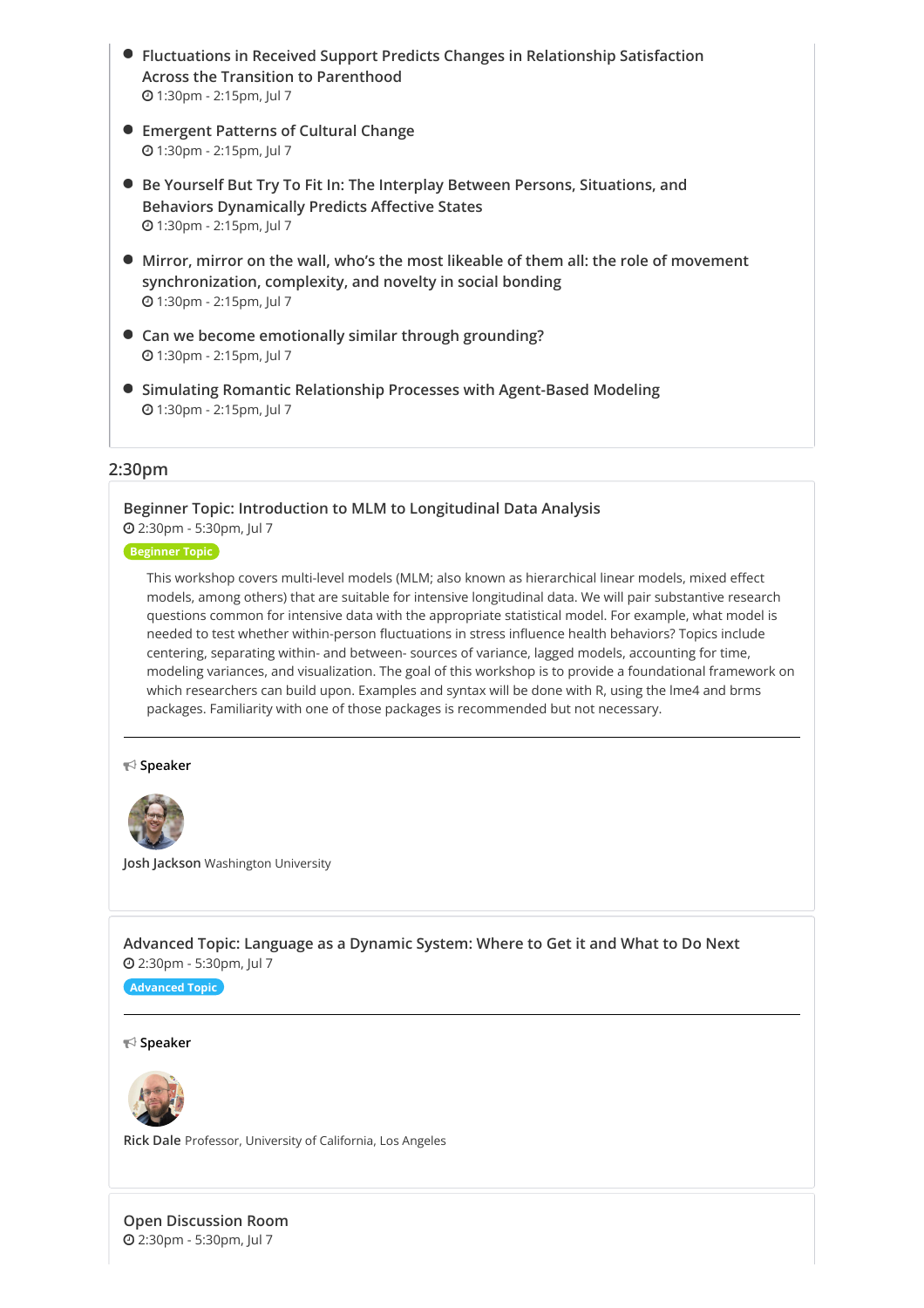## Thu, Jul 08, 2021

#### **10:00am**

#### **Beginner Topic: Introduction to [Agent-Based](https://whova.com/embedded/session/sspfd_202107/1753740/) Modeling**

10:00am - 1:00pm, Jul 8

#### **Beginner Topic**

In this workshop, I will introduce participants to computer simulations of agent-based models. I will concentrate on models of social influence, one of the most pervasive social processes. I will start with very simple models following the principles of dynamical minimalism and progress toward more complex models ending with psychologically realistic Regulatory Theory of Social Influence.(RTSI)

During the workshop I will illustrate how to translate a psychological theory into a computer simulation model and demonstrate how to write fragments of the code that are critical for implementing a theory. We will play with the simulation program exploring how changing the rules of the simulations affects the simulation results. I will discuss the approach of dynamical minimalism as a research strategy that investigates emergence of complex group level properties.

After exploring the simple model, we will progressively introduce more complex rules into the model, making it more psychologically realistic. We will observe similarities and differences between simple and complex models of social influence and different strategies of simulating social processes. We will modify the rules of the simulation and consider how to operationalize different rules of social psychology in terms of the model. The implementation of RTSI will be demonstrated and compared to the minimalist model. On the basis of the theory we will discuss how to introduce notions of trust and coherence into simulation models. We will use empirical data concerning socio-economic transition to consider how to verify empirically predictions of the simulation model.

In demonstrating the model, I will discuss basic notions of dynamical models such as order parameters, control parameters, self-organization and emergence, the role of randomness and individual differences and also how models of social processes are different from models of physical processes. We will also discuss the role of computer simulations in social psychology as the third method of developing science, in combination with theory building and empirical research.

#### **Speaker**



**Andrzej Nowak** University of Warsaw

#### **[Advanced](https://whova.com/embedded/session/sspfd_202107/1753741/) Topic: Dynamic Network Analysis** 10:00am - 1:00pm, Jul 8

#### **Advanced Topic**

Modern data collection methods such as EMA/ESM techniques allow us to estimate personalized models. A popular example of such models are time-series networks, capturing dynamic interactions between variables. In this workshop, participants will learn to estimate dynamic networks and to critically reflect on their inferences. In the first part of the workshop, some background on the vector auto-regressive (VAR) model will be provided. The second part will then focus on how the VAR model can be used to construct dynamic networks from EMA/ESM data for both, single subjects as well as multiple subjects. In the third part, we will discuss current challenges to time series modeling and future avenues such as approaches to model continuous processes through differential equations. The workshop will be interactive while relaying key concepts and content. There will be practical exercises using open data, but participants are also able to use their own EMA/ESM data for these practical parts. For this, it is advisable to already do some preprocessing of the data in advance.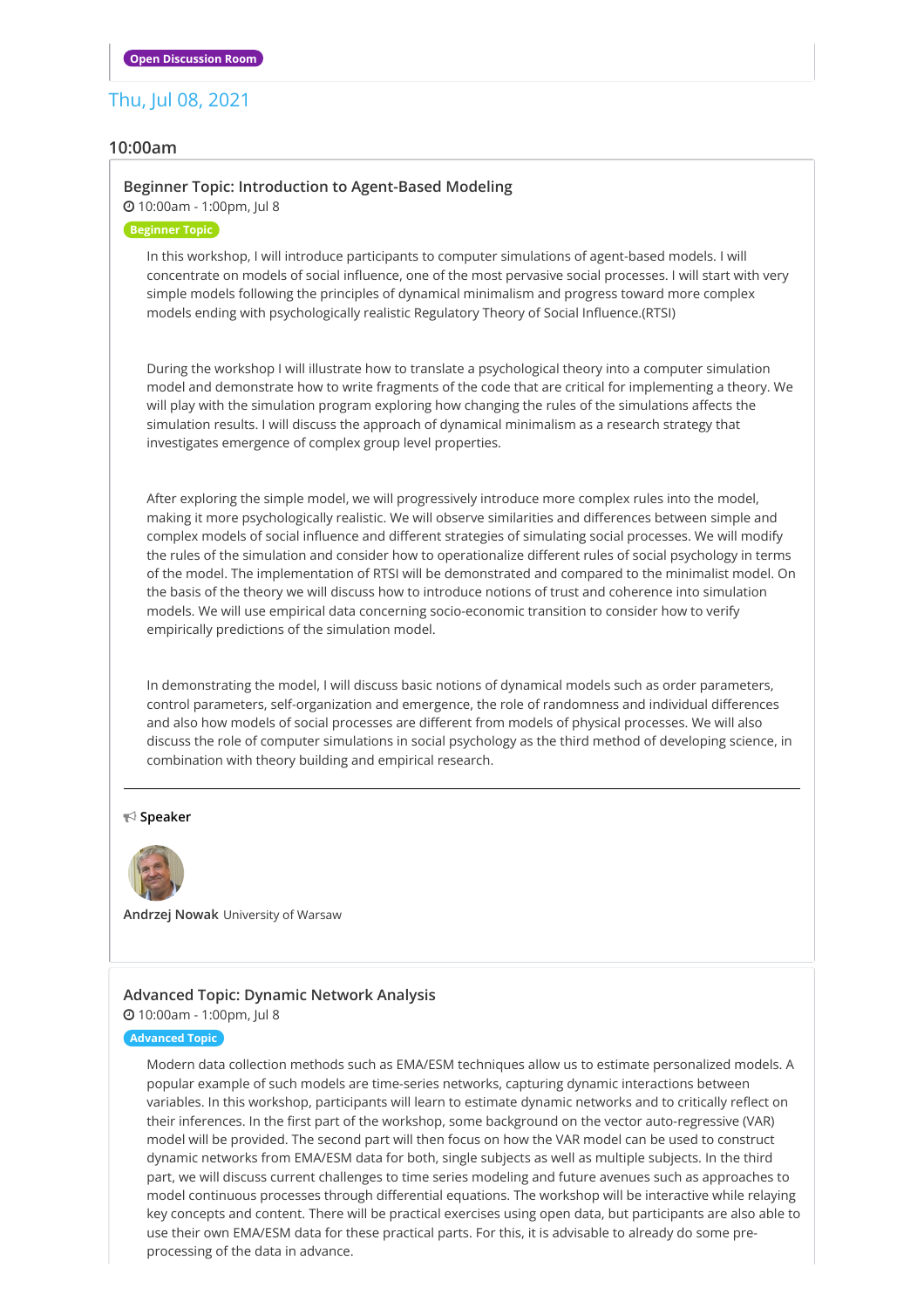#### **Speaker**



**Julian Burger** Teaching Assistant, University of Amsterdam

**Open [Discussion](https://whova.com/embedded/session/sspfd_202107/1753742/) Room** 10:00am - 1:00pm, Jul 8

**Open Discussion Room**

#### **1:30pm**

**Poster [Session](https://whova.com/embedded/session/sspfd_202107/1753743/) II** 1:30pm - 2:15pm, Jul 8

**Poster Session**

#### **6 Subsessions**

- **The emergence of bi-polarized states in [multidimensional](https://whova.com/embedded/subsession/sspfd_202107/1753743/1753744/) correlated topic spaces with or without asymmetric rules of interaction** 1:30pm - 2:15pm, Jul 8
- **When Does Prior Effort [Expenditure](https://whova.com/embedded/subsession/sspfd_202107/1753743/1753745/) Influence Choices to Engage in Additional Effort?** 1:30pm - 2:15pm, Jul 8
- **The Development and Validation of a Hierarchical [Multiple-Goal](https://whova.com/embedded/subsession/sspfd_202107/1753743/1753746/) Pursuit Model** 1:30pm - 2:15pm, Jul 8
- **Comparing Trends in Giving [Participation](https://whova.com/embedded/subsession/sspfd_202107/1753743/1753747/) Across Datasets** 1:30pm - 2:15pm, Jul 8
- **Cognitive function and [temperament](https://whova.com/embedded/subsession/sspfd_202107/1753743/1753748/) development from childhood to adolescence** 1:30pm - 2:15pm, Jul 8
- **Illusory Feelings, Elusive Habits: Lay Theories of [Everyday](https://whova.com/embedded/subsession/sspfd_202107/1753743/1753749/) Behavior** 1:30pm - 2:15pm, Jul 8

#### **2:30pm**

#### **[Advanced](https://whova.com/embedded/session/sspfd_202107/1753724/) Topic: Neural Network Models for Building Theory** 2:30pm - 5:30pm, Jul 8

#### **Advanced Topic**

Neural network models are a widely used architecture for building theoretical models of neurobiological and psychological processes. While widely used in Cognitive Psychology and Neuroscience, they are rarely used in personality and social psychology. This workshop will focus on teaching you to use neural network software to build runnable, theoretical models of dynamic psychological processes, such as motivation, emotion, and decision-making over time. The class will use the emergent modeling software, which can be found at https://github.com/emer, and which is available for Mac, Windows, and Linux platforms. The software is open source and uses the Go programming language promoted by Google. By the end of the class, attendees should understand the basics of neural network models and how to create their own basic models. Attendees will also be provided with several runnable simulations of the dynamics of personality and motivation that they can then modify and tweak. Ideally, attendees should have a basic conceptual knowledge of neural networks and an idea for a theoretical model.